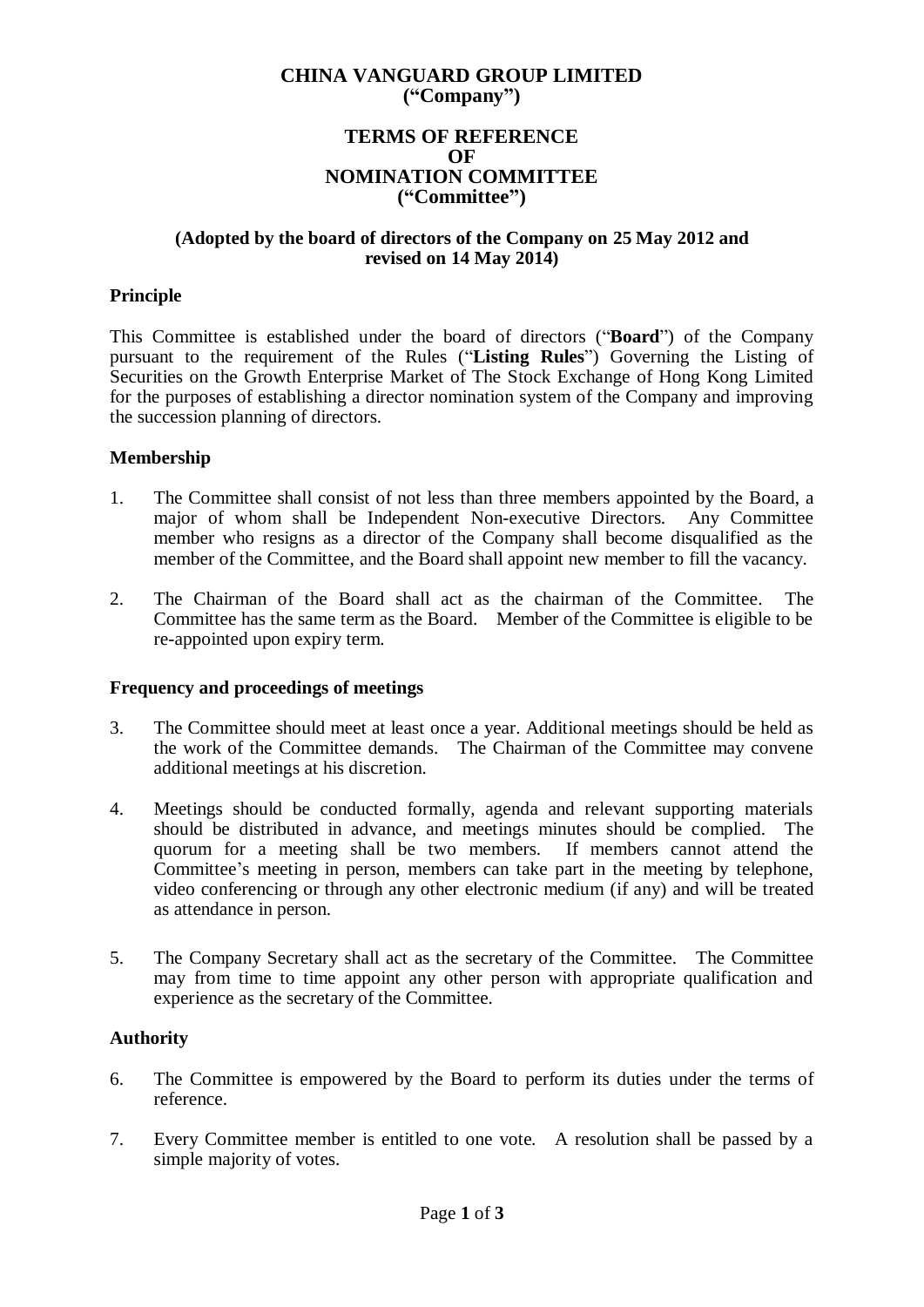# **CHINA VANGUARD GROUP LIMITED ("Company")**

## **TERMS OF REFERENCE OF NOMINATION COMMITTEE ("Committee")**

## **(Adopted by the board of directors of the Company on 25 May 2012 and revised on 14 May 2014)**

8. The Committee is to be provided with sufficient resources to discharge its duties and is authorized by the Board to obtain outside legal or other independent professional advice at the Company's expense. If necessary, external parties with relevant experience and professional knowledge can be invited to attend the meetings.

### **Duties**

- 9. The duties of the Committee include the following:
	- (a) formulating nomination policy for the Board's consideration and implementing the Board's approval nomination policy;
	- (b) without prejudice to the generality of the foregoing:
		- (i) reviewing the structure, size and composition (including the skills, knowledge, experience and length of services) of the Board at least once every year, and making any proposed changes to the Board according to the Company's corporate strategy;
		- (ii) identifying and nominating candidates to the Board for it to recommend to Shareholders for election as directors. Sufficient biographical details of nominated candidates shall be provided to the Board and Shareholders to enable them to make an informed decision;
		- (iii) considering the development targets and strategies of the Company and the skill mix needed in respect of the Board, and making recommendations to the Board;
		- (iv) identifying and nominating candidates to fill casual vacancies of directors for the Board's approval;
		- (v) assessing the independence of Independent Non-Executive Directors and reviewing the Independent Non-Executive Directors' annual confirmation on their independence; and making disclosure of its review results in the Corporate Governance Report;
		- (vi) reviewing the policy on diversity of Board members (the "Board Diversity Policy") as appropriate; reviewing the measurable objectives that the Board has set from time to time for implementing the Board Diversity Policy, and the progress on achieving the objectives; and making the relevant disclosure of its review results in the Corporate Governance Report;